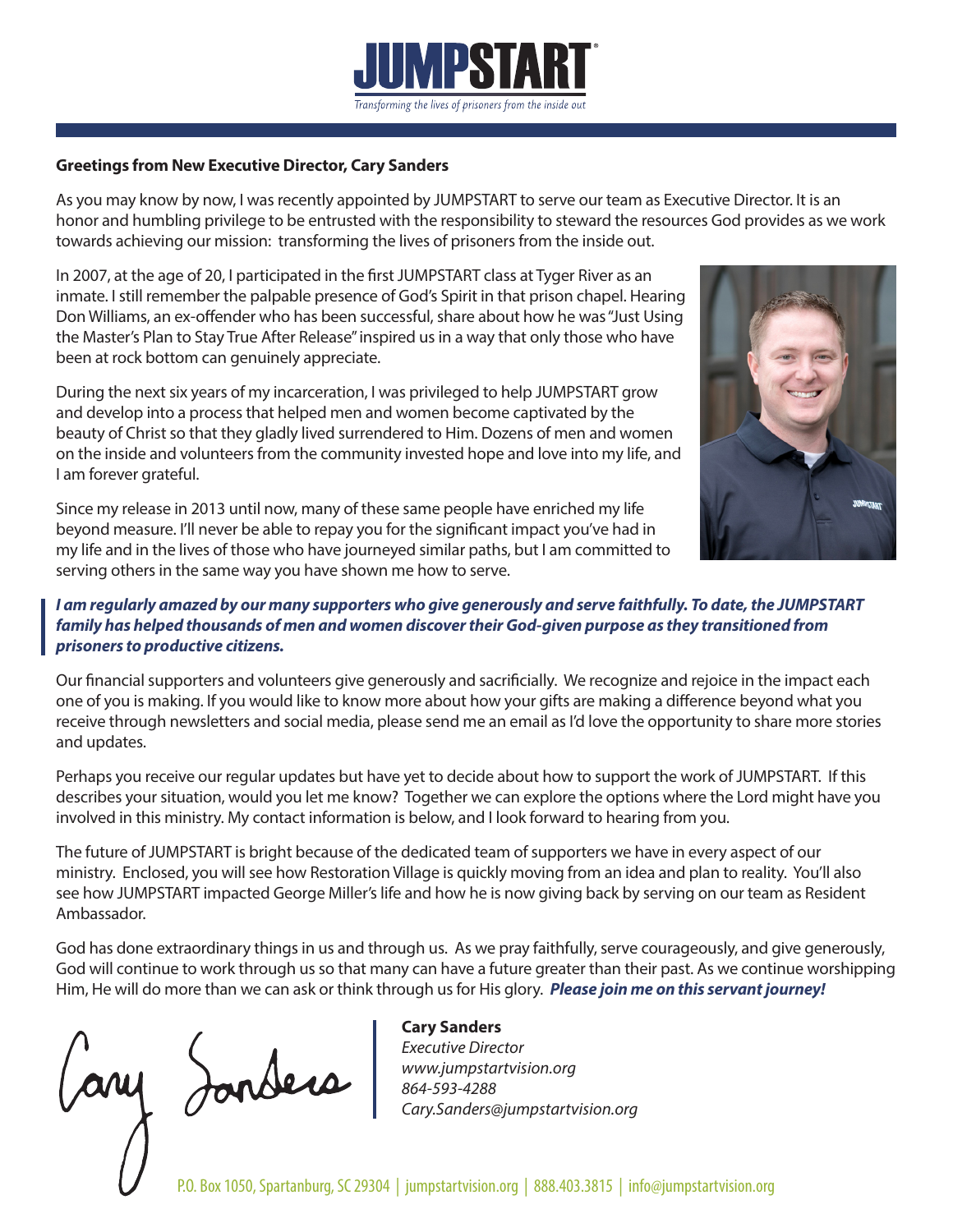# **"I should have called the police - but I did not."**

George Miller's life as an adolescent is an example of the staggering research revealing that 80% of males who go to prison have had traumatic life experiences growing up. He was 10 when his mother died, and his father soon remarried a woman who was verbally abusive to George and sent him to a boys' home when he was 14, effectively cutting him off from his family. When confronted with a situation he didn't know how to handle or escape, he didn't call the police, but instead committed a crime that earned him a life sentence at the age of 22. George is sorry for the decision he made and looking back he admits he would have handled a lot of things differently. But thankfully God forgives, and He restores, and now George is using all he has learned to help others.

George joined JUMPSTART seven years ago while serving a life sentence at Lee Correctional Institution. What drew him to JUMPSTART, he said, was the discipleship of the program, and as he learned about a daily Christian walk, his life changed.

# **The thing that got my attention about JUMPSTART which made it different than other programs was the discipleship. The program itself focuses on your daily Christian walk.** The programs was the discipleship.

Earlier this year, after 37 years of incarceration, he was finally recognized as a model prisoner and granted parole. "When I found out I made parole," he said, "I couldn't talk. It was overwhelming…God provides."

It was overwhelming when he considered all the questions he had about life after release, from where he would live and work to how he would pay bills. For years he had encouraged those being released to go to JUMPSTART where there was a proven process for transitioning back into the community. In February, he finally got to follow the advice he had been giving. He said that the program makes re-entry into society "as easy as possible," and the decision to join lifted a heavy burden from him.

With eagerness, he recently accepted the position of Resident Ambassador on our team. In this role, he will be developed as a leader to serve his peers and will oversee building maintenance at JUMPSTART's 12 transitional homes and serve as the program's transportation coordinator. He will serve as the key contact for any day-to-day facility issues, as well as schedule preventative maintenance.

> Taking over these responsibilities will allow William Harrison to step into the role of Director of Pastoral Care where his primary focus will be helping transitional program participants live daily surrendered to Christ.

In a few days George's story on video should arrive in your email inbox. Be sure to check it out!